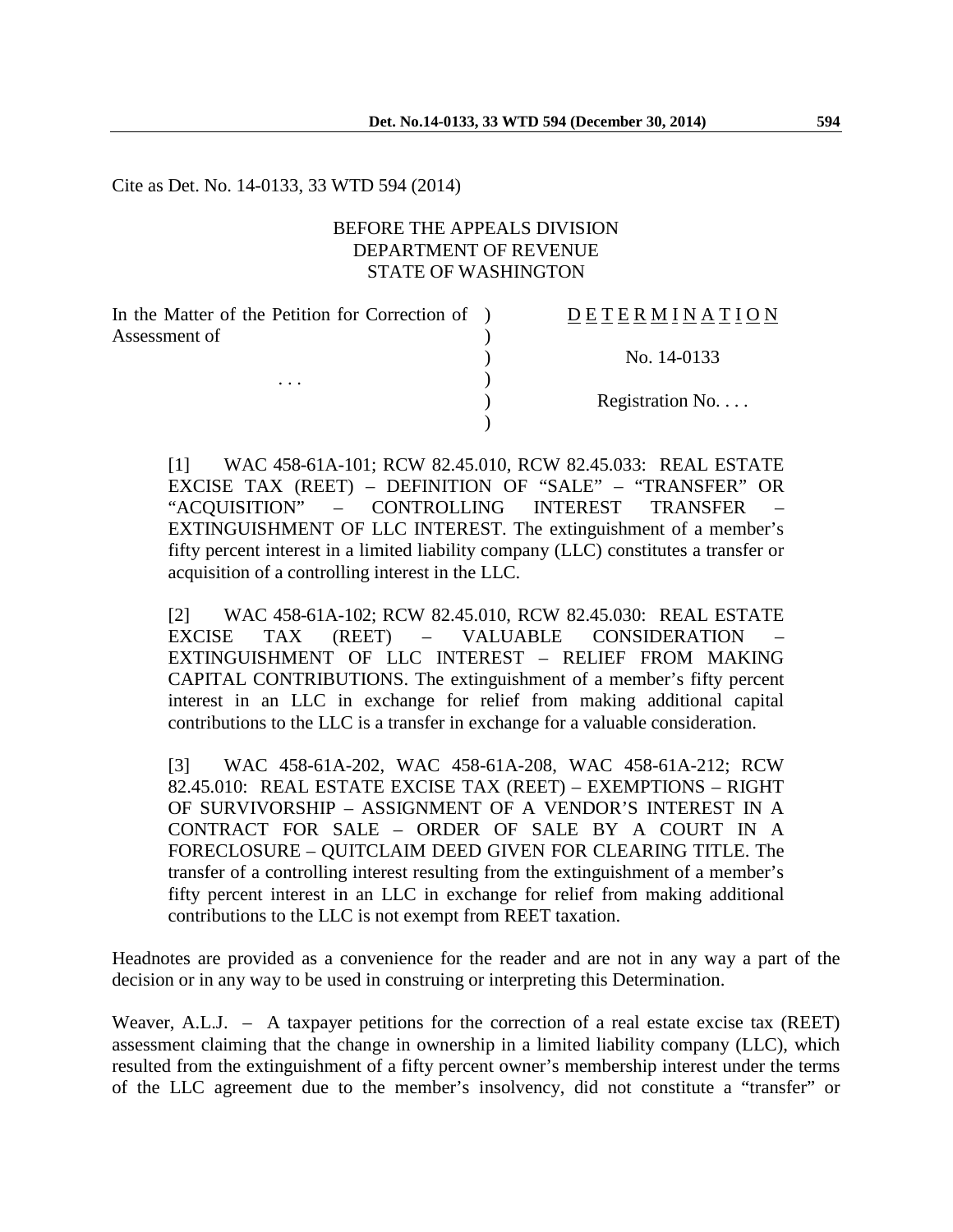"acquisition" of a controlling interest in the LLC and that a REET-taxable transaction did not take place. Taxpayer's petition is denied. $1$ 

#### **ISSUES**

- 1. Whether the change in ownership of an LLC that results from a fifty percent member's interest being extinguished under the terms of an LLC agreement, due to that member's insolvency, constitutes a "transfer" or "acquisition" of a controlling interest in the LLC under RCW 82.45.010(2) and WAC 458-61A-101.
- 2. Whether the change in ownership of an LLC resulting from the extinguishment of a fifty percent member's interest is exempt from REET because it is analogous to a right of survivorship under RCW 82.45.010(3)(a), an assignment of a vendor's interest in a contract for sale of real property under RCW 82.45.010(3)(f), an order of sale of a court in a foreclosure proceeding under RCW 82.45.010(3)(i), or a quitclaim deed given for the sole purpose of clearing title under WAC 458-61A-215 .

# FINDINGS OF FACT

[Taxpayer] was founded on December 22, 2005, with the purpose of owning and managing rental properties. Taxpayer was formed by two original members, [Member #1] and [Member #2]. As a part of Taxpayer's formation, the members executed a Certificate of Formation and Limited Liability Agreement. Appendix A of that Agreement states that Member #1 and Member #2 each owned a fifty percent interest in Taxpayer upon formation.

After formation, Taxpayer acquired two parcels of property, one at . . . , Washington (Property #1) and the other at . . . , Washington (Property #2). Member #1 transferred Property #1 to Taxpayer at or near the date of Taxpayer's formation. Taxpayer acquired Property #2 by Deed of Trust on or about April 13, 2007.

In 2011, Taxpayer was in need of operating capital from its members to continue operating its rental properties. At that time, Member #2 was insolvent and unable to contribute money to keep Taxpayer operational. Member #2 informed Member #1 that it could not pay its share of the additional funds required to keep Taxpayer operational.

The Limited Liability Agreement provides, in relevant part, as follows:

. . . .

 $\overline{a}$ 

e. Disassociation of a Member. A Member of the Company shall cease to be a member of the Company upon the occurrence of any of the following events:

<span id="page-1-0"></span><sup>1</sup> Identifying details regarding the taxpayer and the assessment have been redacted pursuant to RCW 82.32.410.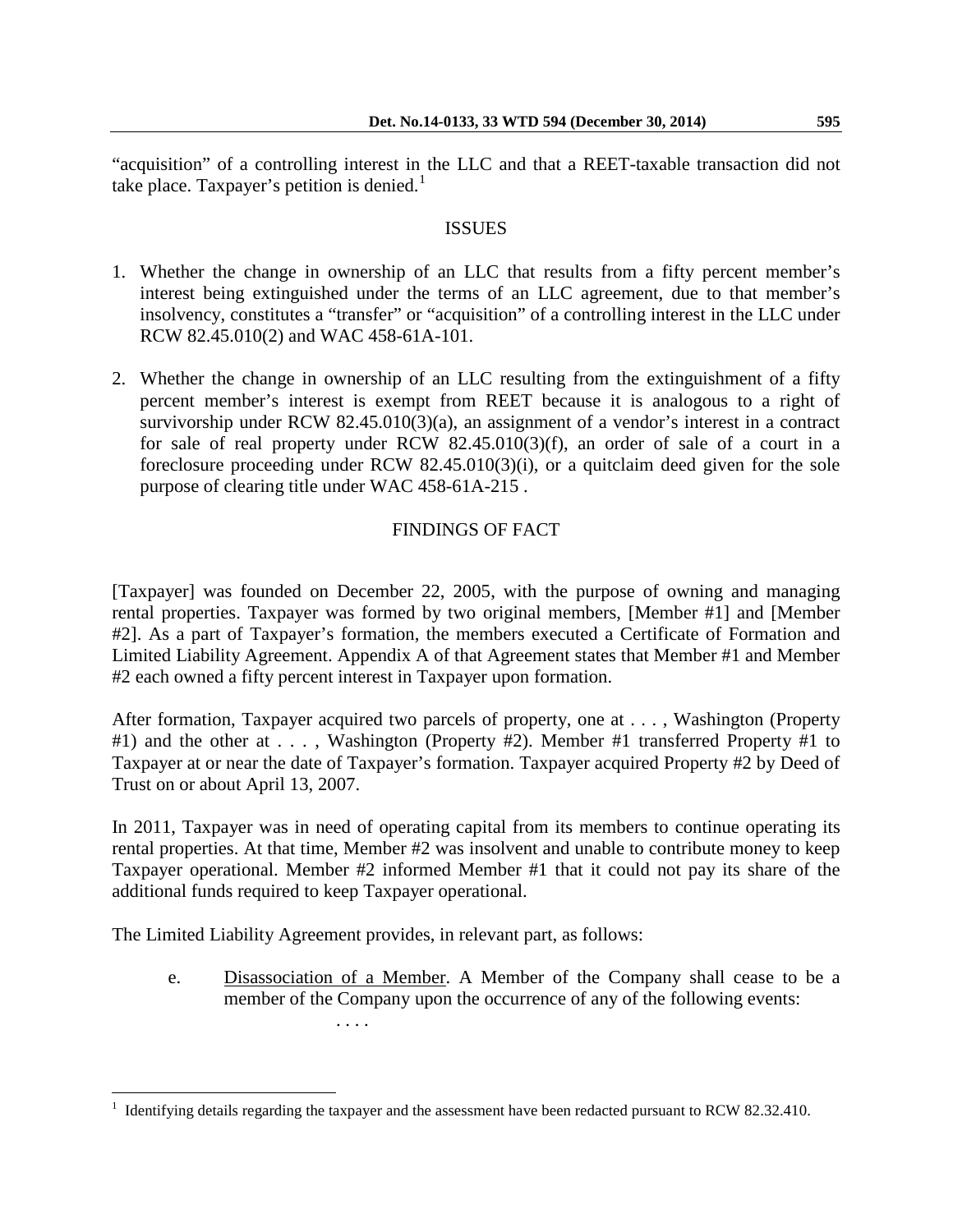(4) Unless all remaining Members consent at the time, occurrence of any of the following events: **bankruptcy**, **insolvency**, general assignment for the benefit of creditors, dissolution, or legal incompetency of a Member.

Limited Liability Agreement, ¶ 7(e)(4) (emphasis added).

On August 23, 2011, at a Special Meeting, the Members agreed that Member #2 would be disassociated from Taxpayer and its membership was revoked and terminated as of that date. The Minutes of that Special Meeting read, in pertinent part, as follows:

The LLC is in need of operating capital and [Member  $\#2$ ] is unable to provide additional operating capital in a proportional amount to his Membership Interest . . . .

. . . . Therefore, in light of [Member #2]'s failure to contribute additional capital and in light of the fact that [Member #2] has informed the other Member that he is insolvent, [Member #2] is hereby disassociated from the LLC and [Member #2]'s Membership is hereby revoked and terminated effective immediately.

Special Meeting Minutes, dated August 23, 2011. On August 23, 2011, Member #2's membership interest was extinguished and Member #1 became the sole Member of Taxpayer.

On March 18, 2013, the Special Programs Division of the Department of Revenue issued a REET assessment for tax due as a result of the controlling interest transfer of the two parcels of property owned by Taxpayer. The Special Programs Division calculated tax on the countyassessed value of the properties, which totaled \$. . . . The Special Programs Division assessed \$. . . in REET. Taxpayer filed a timely appeal.

# ANALYSIS

REET is imposed upon the sale of real property in Washington. RCW 82.45.060. RCW 82.45.010 defines "sale" to include: "[A]ny conveyance, grant, assignment, quitclaim, or transfer of the ownership of or title to real property . . . for a valuable consideration." RCW 82.45.010(1).

The term "sale" also includes "the transfer or acquisition within any twelve-month period of a controlling interest in any entity with an interest in real property located in this state for a valuable consideration." RCW 82.45.010(2). RCW 82.45.033(1)(b) defines the term "controlling interest" in relevant part to mean: **"**In the case of a partnership, association, trust, or other entity, fifty percent or more of the capital, profits, or beneficial interest in such partnership, association, trust, or other entity." RCW 82.45.033(1)(b); *see also* WAC 458-61A-101(2)(a)(ii). Stated succinctly, in Det. No. 97-240R, 21 WTD 145 (2002):

There are two prerequisites for imposition of the tax: (1) the transfer of an interest in real property or controlling interest in a realty-holding entity; and (2) consideration paid or contracted to be paid in exchange for the transfer. *State ex rel Namer, Inc. v. Williams*, 73 Wn.2d 1, 435 P.2d 975 (1968).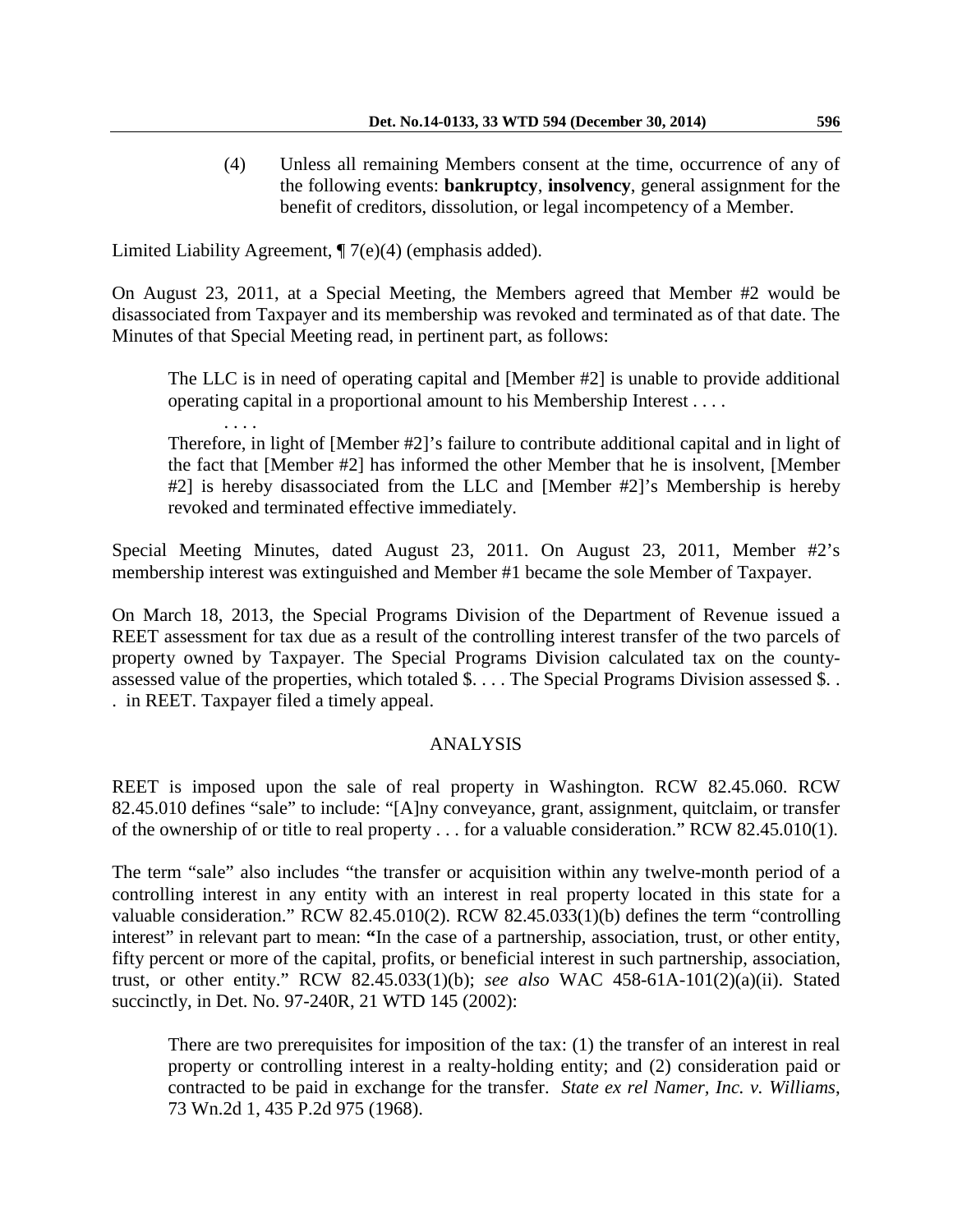21 WTD at 147. There is no dispute in this case that Member #2 owned a fifty percent interest in Taxpayer, prior to the extinguishment of its interest. Nor is there a dispute that Member #1 became the sole owner of Taxpayer after Member #2's interest was extinguished.

Taxpayer's argument is that the extinguishment of Member #2's interest in the LLC through the operation of the disassociation and insolvency provisions of the Limited Liability Company Agreement did not constitute a "transfer" or "acquisition" of a controlling interest. Taxpayer likens the transaction here to several REET-exempt transactions, including the REET exemption for transfers that result from the operation of a joint tenancy with right of survivorship, the REET exemption for judicial and non-judicial foreclosures, and the REET exemption for clearing or exiting title.

The initial question posed in this appeal is whether the transaction at issue in this case constitutes the "acquisition" or "transfer" of a controlling interest. The terms "acquisition" and "transfer" are not specifically defined in the REET statutes. "In the absence of a specific statutory definition, words in a statute are given their common law or ordinary meaning." *In re Estate of Stover*, 178 Wn. App. 550, 315 P.2d 579 (2013) (quoting *State v. Chester*, 133 Wn.2d 15, 940 P.2d 1374 (1997)). Courts may use a dictionary definition to determine the plain and ordinary meaning of terms when they are not defined in the statute. *State v. Watson*, 146 Wn.2d 947, 956, 51 P.3d 66 (2002).

In the real estate context, the Court of Appeals has held that the common law definition of "acquisition" is "the gaining of possession or control over something." *See City of Seattle v. McCoy*, 112 Wn. App. 26, 31, 48 P.3d 993, 996 (2002) (quoting Black's Law Dictionary 24 (7<sup>th</sup>) ed. 1999)). This is in accord with the dictionary definition of "acquire," which reads, in relevant part: "**1** : to come into possession, control, or power of disposal of . . . ." WEBSTER'S THIRD NEW INTERNATIONAL DICTIONARY 18 ( $3<sup>rd</sup>$  ed. 1993). The dictionary definition of "transfer" reads, in relevant part: "**1 c :** to cause to pass from one person or thing to another . . . ." WEBSTER'S THIRD NEW INTERNATIONAL DICTIONARY 2427 (3rd. ed. 1993). In this case, Member #1 owned a fifty percent interest in Taxpayer, prior to August 23, 2011, when the Members agreed to disassociate Member #2 under the terms of the Limited Liability Agreement. After Member #2 was disassociated and its interest extinguished, Member #1 gained an additional fifty percent interest in Taxpayer and became Taxpayer's sole member and owner.

. . . We hold that under the plain language of RCW 82.45.010(2), the extinguishment of Member #2's fifty percent interest in Taxpayer constituted the transfer or acquisition of a controlling interest in Taxpayer by Member #1.

Having decided that the extinguishment constituted the transfer or acquisition of a controlling interest in Taxpayer, we must next address whether the transfer or acquisition was for a "valuable consideration." WAC 458-61A-102(2) defines "consideration" to include: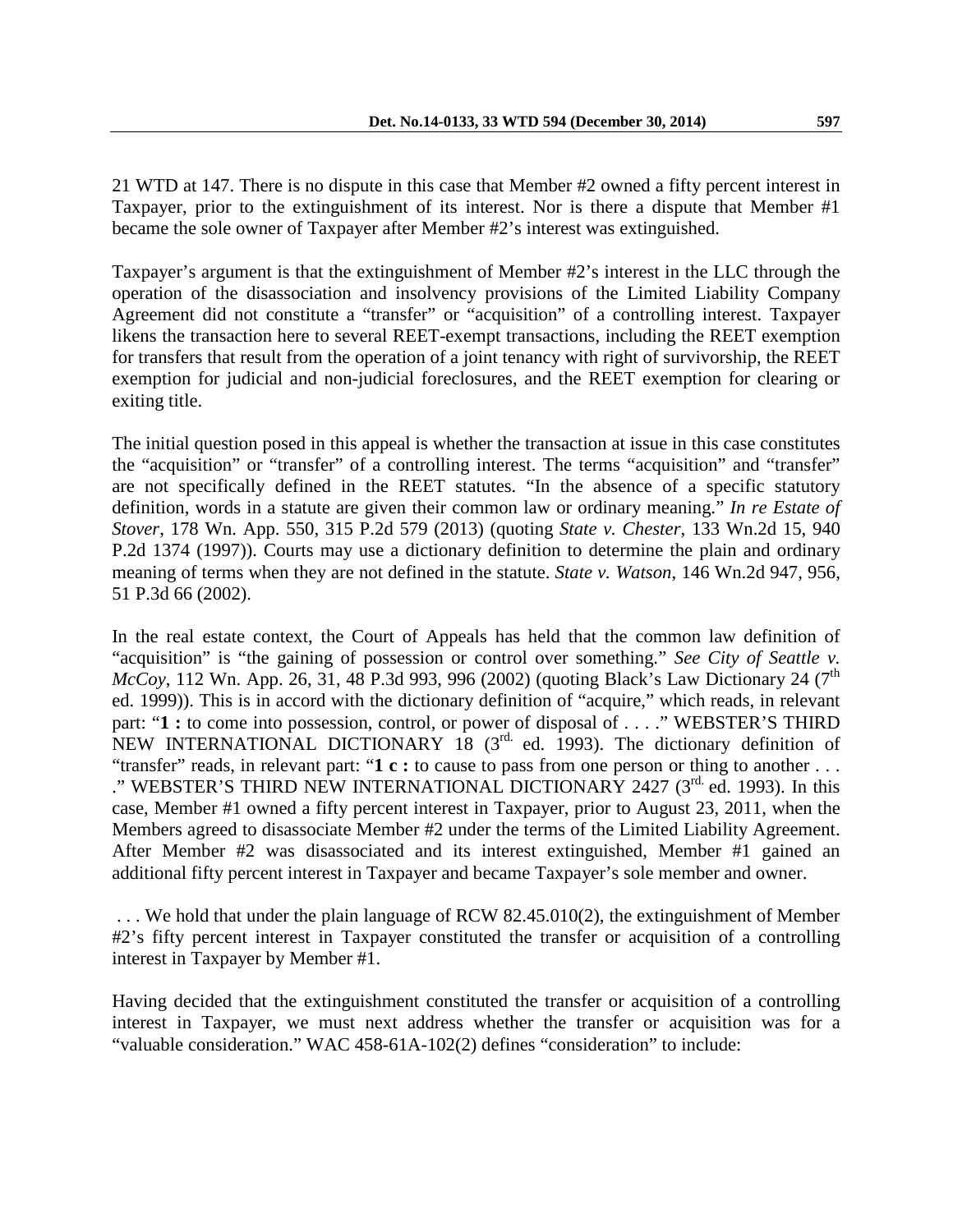be paid or delivered, including performance of services, in return for the transfer of real property . . . .

WAC 458-61A-102(2); *see also* RCW 82.45.030(3). In this case, Taxpayer was in need of capital contributions from its members to continue operating its rental business. Member #2 was insolvent and was, therefore, unable to make any capital contributions to Taxpayer. Indeed, the Special Meeting Minutes specifically identified Member #2's inability to provide additional operating capital as the reason for the disassociation and the termination of Member #2's membership in Taxpayer. In other words, in lieu of making the capital contributions it was unable to make financially, Member #2 elected instead to disassociate from Taxpayer and extinguish its membership interest. We hold that the relief Member #2 received from the need to contribute additional capital to Taxpayer constitutes a valuable consideration.

Having ruled that the transfer or acquisition of a controlling interest was for a valuable consideration, we turn to Taxpayer's additional arguments that the transfer or acquisition is exempt from REET. When a rule and statute purport to provide a benefit to a taxpayer by allowing a sale without the payment of REET, the tax benefit or exemption must be narrowly construed. *See* Det. No. 97-180, 17 WTD 81 (1998) (citing *Budget Rent-A-Car, Inc. v. Dep't of Revenue*, 81 Wn.2d 171, 174-75, 500 P.2d 764 1972)). We note, initially, that Taxpayer does not cite a specific REET exemption for the extinguishment of a membership interest under a limited liability agreement. Instead, Taxpayer argues by analogy to other REET exemptions.

Taxpayer first argues that the extinguishment of Member #2's fifty percent interest in favor of Member #1 is analogous to the right of survivorship that occurs upon the death of a joint tenant. RCW 82.45.010 states that, for REET purposes, the term "sale" does not include "[a] transfer by gift, devise, or inheritance." RCW  $82.45.010(3)(a)$ . WAC  $458-61A-202$  specifies that: "(5) [t]he transfer of real property to a surviving spouse or surviving domestic partner in accordance with a community property agreement or a survivorship clause is not subject to real estate excise tax." The extinguishment of Member #2's fifty percent interest is not in the nature of a "gift, devise, or inheritance," nor is it in any way similar to a right of survivorship that is triggered by the death of a natural person. *See* RCW 11.18.200(2)(b). Given that tax benefits and exemptions are to be narrowly construed, Taxpayer's reliance on the REET exemption for joint tenancy with right of survivorship is misplaced. The exemption for joint tenancy with right of survivorship does not apply to the transfer at issue in this case.

Taxpayer next argues that when a vendor's interest in a contract for the sale of real property is assigned or transferred, REET does not apply. *See* RCW 82.45.010(3)(f). Similarly, Taxpayer cites RCW 82.45.010(3)(i) and WAC 458-61A-208, which state that REET does not apply to any transfer or conveyance made pursuant to an order of sale by a court in any mortgage or lien foreclosure proceeding. However, again, these examples are not applicable to the matter at hand. Neither Taxpayer nor its members were vendors in a contract for the sale of real property. Likewise, the transfer at issue was not made pursuant to an order of sale by a court in a mortgage or lien foreclosure proceeding. For these reasons, Taxpayer is not eligible for a REET exemption under these cited authorities.